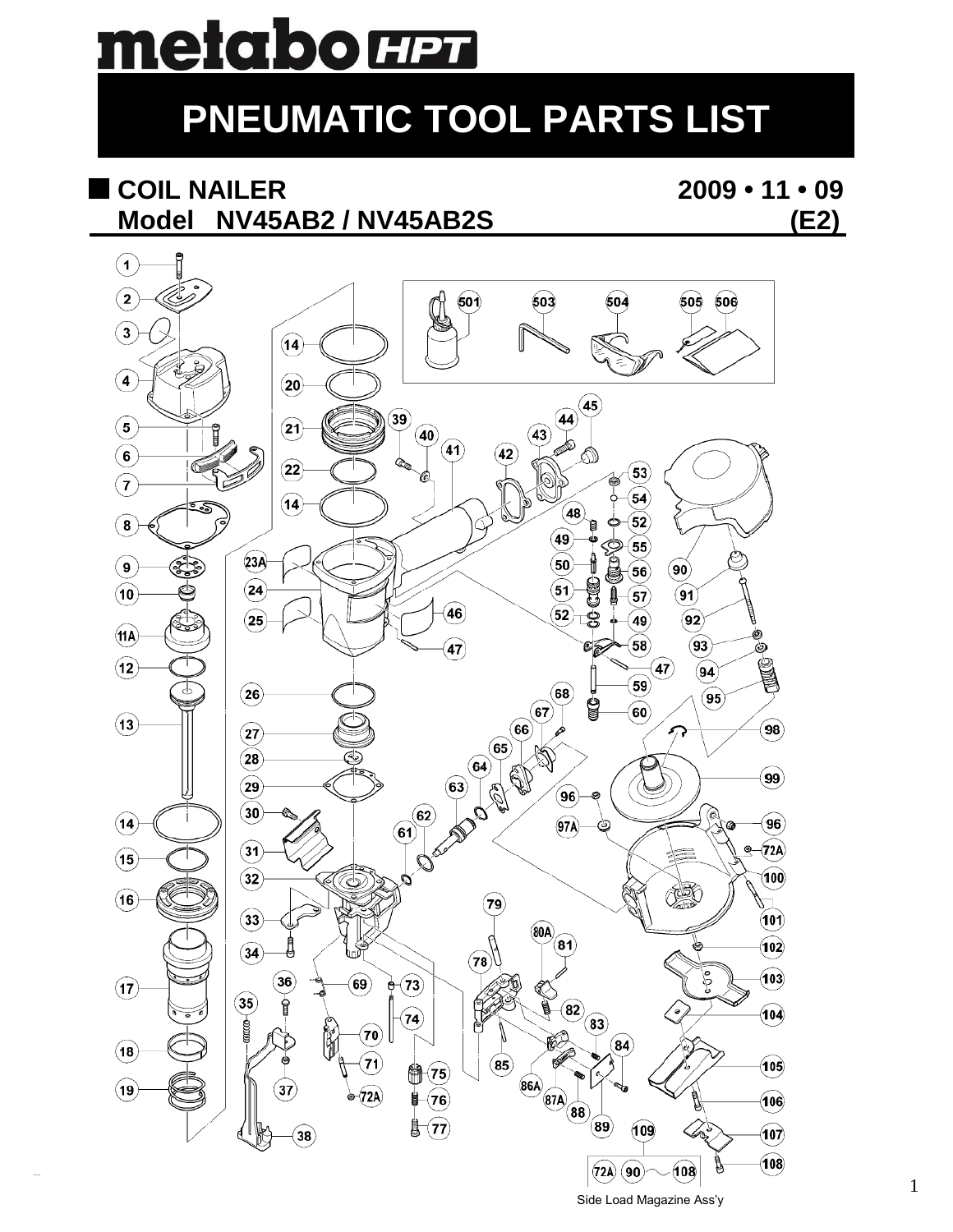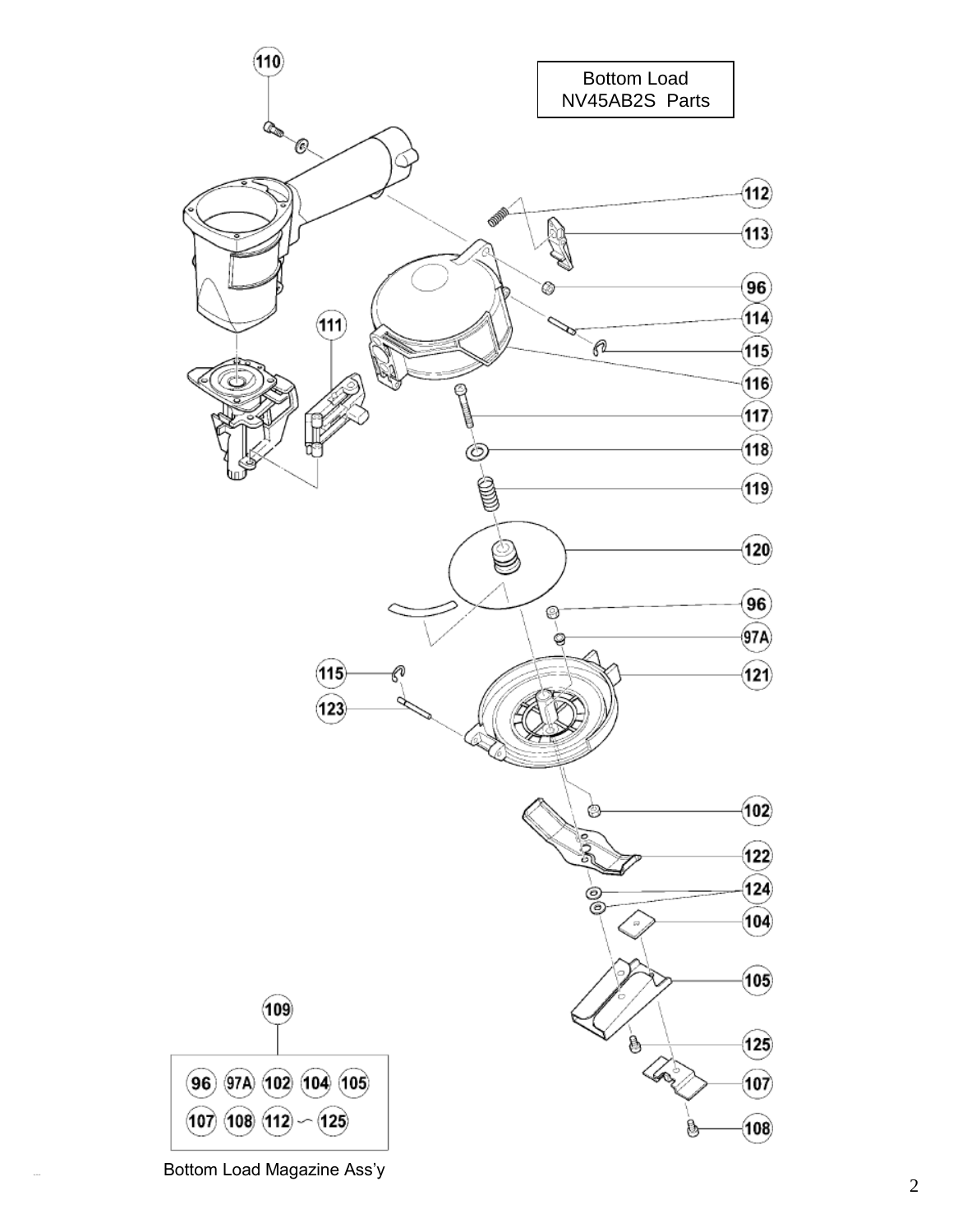| <b>PARTS</b>       |          |                                      |                         | NV45AB2 / NV45AB2S              |
|--------------------|----------|--------------------------------------|-------------------------|---------------------------------|
| <b>ITEM</b><br>NO. | CODE NO. | <b>DESCRIPTION</b>                   | NO.<br><b>USED</b>      | <b>REMARKS</b>                  |
| 1                  | 949662   | HEX. SOCKET HD. BOLT M5X25 (10 PCS.) | $\mathbf{2}$            |                                 |
| $\mathbf{2}$       | 876179   | <b>TOP COVER</b>                     | 1                       |                                 |
| 3                  | 883513   | <b>WARNING LABEL(A)</b>              | 1                       | <b>FOR EUROPE</b>               |
| 4                  | 880275   | <b>EXHAUST COVER (B)</b>             | 1                       |                                 |
| 5                  | 949757   | HEX. SOCKET HD. BOLT M5X20 (10 PCS.) | 4                       |                                 |
| 6                  | 883891   | <b>PROTECTOR</b>                     | $\mathbf{2}$            |                                 |
| $\overline{7}$     | 883890   | <b>BODY GUARD</b>                    | $\overline{2}$          |                                 |
| 8                  | 883892   | <b>GASKET (F)</b>                    | 1                       |                                 |
| 9                  | 876713   | <b>GASKET (G)</b>                    | 1                       |                                 |
| 10                 | 878417   | <b>EXHAUST VALVE</b>                 | 1                       |                                 |
| <b>11A</b>         | 876711   | <b>HEAD CAP</b>                      | 1                       |                                 |
| 12                 | 876174   | <b>PISTON O-RING</b>                 | 1                       |                                 |
| 13                 | 878156   | PISTON (H)                           | 1                       |                                 |
| 14                 | 876161   | <b>O-RING (S-65)</b>                 | 3                       |                                 |
| 15                 | 877126   | <b>CYLINDER O-RING (D)</b>           | 1                       |                                 |
| 16                 | 876168   | <b>CYLINDER PLATE</b>                | 1                       |                                 |
| 17                 | 877486   | <b>CYLINDER</b>                      | 1                       |                                 |
| 18                 | 876167   | <b>CYLINDER RING</b>                 | 1                       |                                 |
| 19                 | 876172   | <b>CYLINDER SPRING</b>               | 1                       |                                 |
| 20                 | 877123   | <b>CYLINDER O-RING (A)</b>           | 1                       |                                 |
| 21                 | 877122   | <b>CYLINDER GUIDE</b>                | 1                       |                                 |
| 22                 | 877124   | <b>CYLINDER O-RING (B)</b>           | 1                       |                                 |
| 23A                | 884070   | <b>WARNING LABEL</b>                 | 1                       |                                 |
| 24                 | 883889   | <b>BODY ASS'Y</b>                    | 1                       | <b>INCLUD.41</b>                |
| 25                 | 878183   | <b>WARNING LABEL</b>                 | 1                       | <b>FOR EUROPE</b>               |
| 26                 | 877125   | <b>CYLINDER O-RING (C)</b>           | 1                       |                                 |
| 27                 | 878179   | <b>PISTON BUMPER</b>                 | 1                       |                                 |
| 28                 | 877993   | <b>BUMPER SHEET</b>                  | 1                       |                                 |
| 29                 | 883881   | GASKET (A)                           | 1                       |                                 |
| 30                 | 949818   | HEX. SOCKET HD. BOLT M5X8 (10 PCS.)  | $\mathbf{2}$            |                                 |
| 31                 | 878151   | <b>GUARD</b>                         | 1                       |                                 |
| 32                 | 883880   | <b>NOSE</b>                          | 1                       |                                 |
| 33                 | 878173   | <b>NOSE GUARD</b>                    | $\overline{2}$          |                                 |
| 34                 | 878181   | NYLOCK HEX. SOCKET HD. BOLT M5X16    | 4                       |                                 |
| 35                 | 878178   | <b>SPRING</b>                        | 1                       |                                 |
| 36                 | 875650   | <b>SAFETY BOLT</b>                   | 1                       |                                 |
| 37                 | 949555   | <b>NUT M5 (10 PCS.)</b>              | 1                       |                                 |
| 38                 | 883888   | <b>PUSHING LEVER</b>                 | 1                       |                                 |
| 39                 | 949242   | <b>MACHINE SCREW M5X22 (10 PCS.)</b> | 1                       |                                 |
| 40                 | 876205   | <b>WASHER</b>                        | 1                       |                                 |
| 41                 |          | <b>GRIP RUBBER</b>                   | 1                       | (SUPPLIED WITH ITEM NO.602.603) |
| 42                 | 877131   | GASKET (D)                           | 1                       |                                 |
| 43                 | 880036   | <b>CAP</b>                           | 1                       |                                 |
| 44                 | 949821   | HEX. SOCKET HD. BOLT M5X16 (10 PCS.) | $\mathbf{3}$            |                                 |
| 45                 | 872035   | <b>DUST CAP</b>                      | 1                       |                                 |
| 46                 | 321949   | <b>NAME PLATE (NV45AB2)</b>          | 1                       |                                 |
| 46                 |          | <b>NAME PLATE (NV45AB2S)</b>         | 1                       |                                 |
| 47                 | 949866   | <b>ROLL PIN D3X30 (10 PCS.)</b>      | $\overline{\mathbf{2}}$ |                                 |
| 48                 | 875643   | <b>PLUNGER SPRING</b>                | 1                       |                                 |
| 49                 | 874820   | <b>PLUNGER O-RING</b>                | $\mathbf{2}$            |                                 |
| 50                 | 878155   | <b>PLUNGER (A)</b>                   | 1                       |                                 |
| 51                 | 878166   | <b>VALVE BUSHING</b>                 | 1                       |                                 |
| 52                 | 875638   | <b>O-RING (S-12)</b>                 | 3                       |                                 |
| 53                 | 878734   | <b>VALVE PACKING</b>                 | 1<br>1                  |                                 |
| 54                 | 875645   | <b>URETHANE BALL (C) D7.14</b>       |                         |                                 |

By Allen R.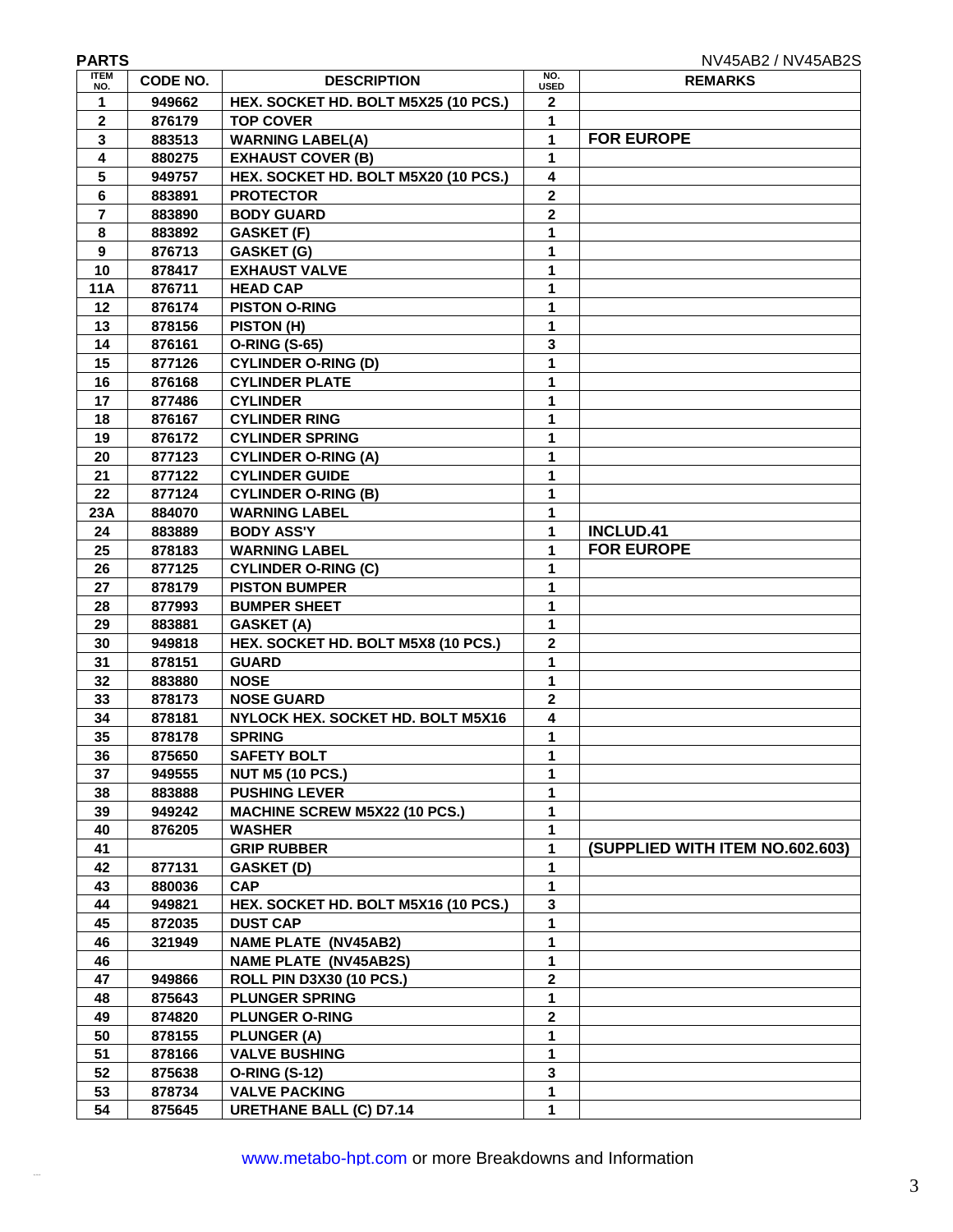| <b>PARTS</b>       |                  |                                             |                    | NV45AB2 / NV45AB2S                  |
|--------------------|------------------|---------------------------------------------|--------------------|-------------------------------------|
| <b>ITEM</b><br>NO. | CODE NO.         | <b>DESCRIPTION</b>                          | NO.<br><b>USED</b> | <b>REMARKS</b>                      |
| 55                 | 875644           | <b>VALVE PLATE</b>                          | 1                  |                                     |
| 56                 | 877335           | <b>TRIGGER VALVE BUSHING</b>                | 1                  |                                     |
| 57                 | 878121           | <b>TRIGGER PLUNGER</b>                      | 1                  |                                     |
| 58                 | 876203           | <b>TRIGGER</b>                              | 1                  |                                     |
| 59                 | 878171           | <b>PLUNGER (B)</b>                          | 1                  |                                     |
| 60                 | 878170           | <b>VALVE RUBBER COVER</b>                   | 1                  |                                     |
| 61                 | 872645           | <b>O-RING (P-9)</b>                         | 1                  |                                     |
| 62                 | 877763           | FEED PISTON O-RING (I.D. 14)                | 1                  |                                     |
| 63                 | 878152           | <b>FEED PISTON</b>                          | 1                  |                                     |
| 64                 | 877764           | FEED PISTON O-RING (I.D.11)                 | 1                  |                                     |
| 65                 | 877767           | <b>GASKET (E)</b>                           | 1                  |                                     |
| 66                 | 877766           | <b>FEED PISTON COVER</b>                    | 1                  |                                     |
| 67                 | 877479           | <b>MAGAZINE BUSHING</b>                     | 1                  |                                     |
| 68                 | 949819           | HEX. SOCKET HD. BOLT M5X10 (10 PCS.)        | $\overline{2}$     |                                     |
| 69                 | 877761           | <b>FEEDER SPRING</b>                        | 1                  |                                     |
| 70                 | 883901           | FEEDER (A)                                  | 1                  |                                     |
| 71                 | 877825           | <b>FEEDER SHAFT</b>                         | 1                  |                                     |
| 72A                | 877826           | <b>FEEDER SHAFT RING</b>                    | $\mathbf{2}$       |                                     |
| 73                 | 883885           | <b>SHAFT RING</b>                           | 1                  |                                     |
| 74                 | 883884           | <b>NAIL GUIDE SHAFT</b>                     | 1                  |                                     |
| $\overline{75}$    | 883882           | <b>ADJUSTER</b>                             | 1                  |                                     |
| 76                 | 883883           | <b>ADJUSTER SPRING</b>                      | 1                  |                                     |
| 77                 | 958805           | <b>BOLT</b>                                 | 1                  |                                     |
| $\overline{78}$    | 883887           | <b>NAIL GUIDE</b>                           | 1                  |                                     |
| 79                 | 877820           | <b>LOCK SHAFT</b>                           | 1                  |                                     |
| 80A                | 326774           | <b>GUIDE LOCK (A)</b>                       | 1                  |                                     |
| 81                 | 949776           | <b>ROLL PIN D3X10 (10 PCS.)</b>             | 1                  |                                     |
| 82                 | 877372           | <b>SPRING</b>                               | 1                  |                                     |
| 83                 | 876681           | <b>MAIN STOPPER SPRING</b>                  | 1                  |                                     |
| 84                 | 949766           | HEX. SOCKET HD. BOLT M4X6 (10 PCS.)         | 2                  |                                     |
| 85                 | 949865           | <b>ROLL PIN D3X28 (10 PCS.)</b>             | 1                  |                                     |
| 86A                | 886060           | <b>MAIN NAIL STOPPER (A)</b>                | 1                  |                                     |
| 87A                | 886061           | <b>NAIL STOPPER (A)</b>                     | 1                  |                                     |
| 88                 | 877468           | <b>SUB STOPPER SPRING</b>                   | 1                  |                                     |
| 89                 | 877469           | <b>NAIL GUIDE COVER</b>                     | 1                  |                                     |
| 90                 | 883899           | <b>MAGAZINE COVER</b>                       | 1                  |                                     |
| 91                 | 883900           | <b>HOLDER CAP</b>                           | 1                  |                                     |
| 92                 | 949230           | <b>MACHINE SCREW M4X50 (10 PCS.)</b>        | 1                  |                                     |
| 93                 | 949453           | <b>SPRING WASHER M4 (10 PCS.)</b>           | 1                  |                                     |
| 94                 | 949423           | <b>WASHER M4 (10 PCS.)</b>                  | 1                  |                                     |
| 95                 | 883897           | <b>HOLDER SHAFT</b>                         | 1                  |                                     |
| 96                 | 945255           | <b>U-NUT M5</b>                             | $\mathbf 3$        |                                     |
| 97A                | 878164           | <b>SLEEVE</b>                               | $\bf 2$            |                                     |
| 98<br>99           | 880398<br>883896 | <b>RATCHET SPRING</b><br><b>NAIL HOLDER</b> | 1<br>1             |                                     |
| 100                |                  | <b>MAGAZINE</b>                             | 1                  |                                     |
| 101                | 883895<br>883111 | <b>PIN</b>                                  | 1                  |                                     |
| 102                | 876465           | <b>NYLON NUT M4</b>                         | 1                  |                                     |
| 103                | 883898           | <b>MAGAZINE GUARD</b>                       | 1                  |                                     |
| 104                | 878213           | <b>PLATE NUT</b>                            | 1                  | <b>FOR USA</b>                      |
| 105                | 878176           | <b>GUIDE BASE</b>                           | 1                  | <b>FOR USA</b>                      |
| 106                | 949665           | HEX. SOCKET HD. BOLT M5X14 (10 PCS.)        | $\mathbf{2}$       |                                     |
| 107                | 878175           | <b>SHINGLE GUIDE</b>                        | 1                  | <b>FOR USA</b>                      |
| 108                | 949819           | HEX. SOCKET HD. BOLT M5X10 (10 PCS.)        | 1                  | <b>FOR USA</b>                      |
| *109               | 883894           | <b>MAGAZINE ASS'Y</b>                       | 1                  | <b>INCLUD.72.90-108 (SIDE LOAD)</b> |
| *109               | 878174           | <b>MAGAZINE ASS'Y</b>                       | 1                  | INCLUD. SEE P. 2 (BOTTOM LOAD)      |
| 110                | 949241           | <b>MACHINE SCREW M5X20 (10 PCS.)</b>        | 1                  | (BOTTOM LOAD MAGAZINE)              |
| 111                | 878153           | <b>NAIL GUIDE</b>                           | 1                  | (BOTTOM LOAD MAGAZINE)              |
| 112                | 877149           | <b>STOPPER SPRING</b>                       | 1                  | (BOTTOM LOAD MAGAZINE)              |
| 113                | 880146           | <b>MAGAZINE STOPPER</b>                     | 1                  | (BOTTOM LOAD MAGAZINE)              |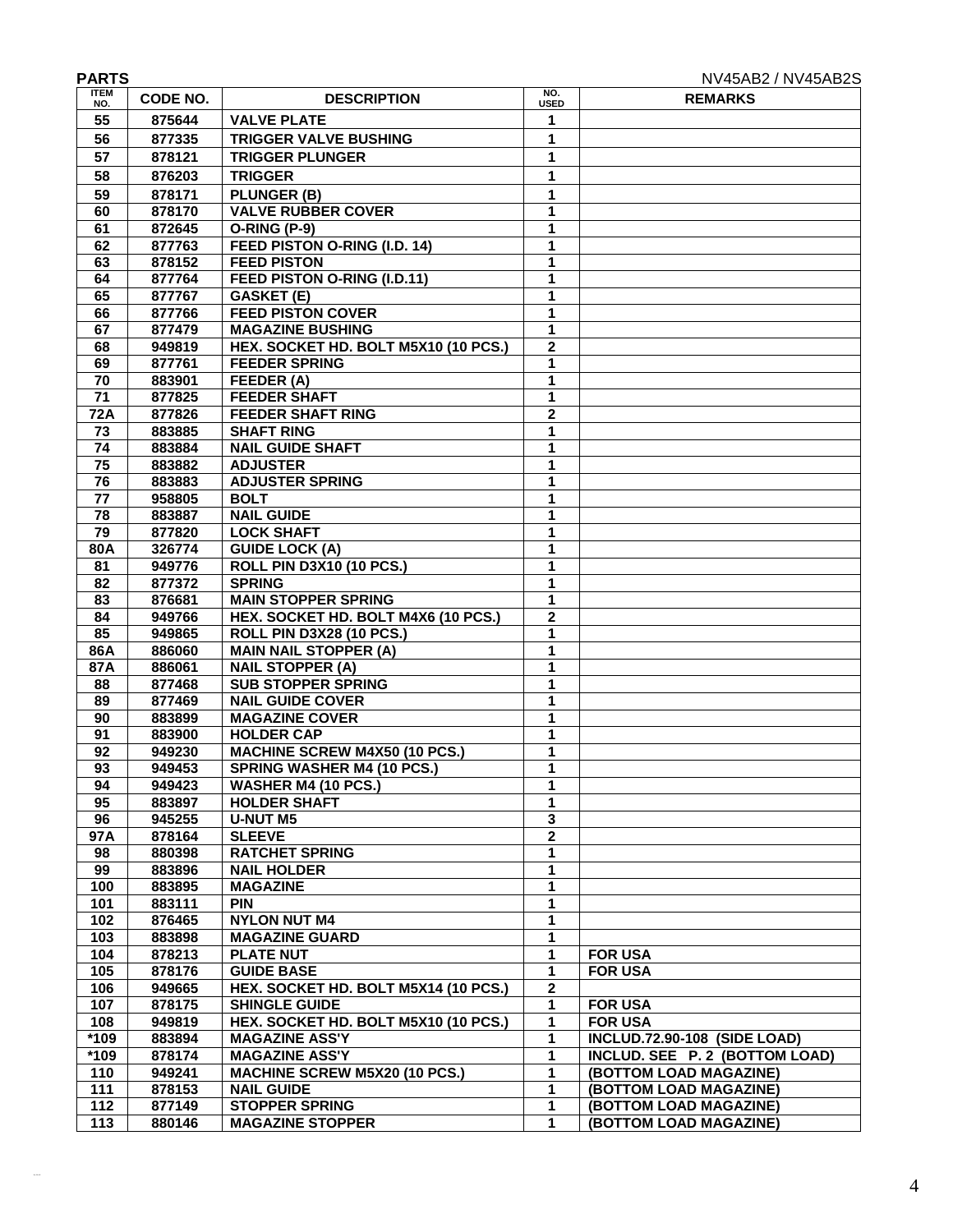| <b>PARTS</b><br>NV45AB2 / NV45AB2S |          |                                       |                    |                        |  |
|------------------------------------|----------|---------------------------------------|--------------------|------------------------|--|
| <b>ITEM</b><br>NO.                 | CODE NO. | <b>DESCRIPTION</b>                    | NO.<br><b>USED</b> | <b>REMARKS</b>         |  |
| 114                                | 877150   | <b>STOPPER PIN</b>                    | 1                  | (BOTTOM LOAD MAGAZINE) |  |
| 115                                | 872971   | <b>RETAINING RING (E-TYPE) FOR D3</b> | 2                  | (BOTTOM LOAD MAGAZINE) |  |
| $\frac{116}{116}$                  | 878158   | <b>MAGAZINE</b>                       | 1                  | (BOTTOM LOAD MAGAZINE) |  |
| 117                                | 949228   | <b>MACHINE SCREW M4X40 (10 PCS.)</b>  | 1                  | (BOTTOM LOAD MAGAZINE) |  |
| $\frac{1}{18}$                     | 875246   | <b>WASHER</b>                         | 1                  | (BOTTOM LOAD MAGAZINE) |  |
| 119                                | 877894   | <b>HOLDER SPRING</b>                  | 1                  | (BOTTOM LOAD MAGAZINE) |  |
| 120                                | 878159   | <b>NAIL HOLDER</b>                    | 1                  | (BOTTOM LOAD MAGAZINE) |  |
| $\overline{121}$                   | 878161   | <b>MAGAZINE COVER</b>                 | 1                  | (BOTTOM LOAD MAGAZINE) |  |
| 122                                | 878163   | <b>MAGAZINE GUARD</b>                 | 1                  | (BOTTOM LOAD MAGAZINE) |  |
| 123                                | 877152   | <b>HINGE PIN</b>                      | 1                  | (BOTTOM LOAD MAGAZINE) |  |
| 124                                | 949424   | <b>WASHER M5 (10 PCS.)</b>            | 4                  | (BOTTOM LOAD MAGAZINE) |  |
| 125                                | 949821   | HEX. SOCKET HD. BOLT M5X16 (10 PCS.)  | $\mathbf 2$        | (BOTTOM LOAD MAGAZINE) |  |
| 115                                | 872971   | <b>RETAINING RING (E-TYPE) FOR D3</b> | $\overline{2}$     | (BOTTOM LOAD MAGAZINE) |  |
| $\frac{116}{116}$                  | 878158   | <b>MAGAZINE</b>                       | 1                  | (BOTTOM LOAD MAGAZINE) |  |
| $\overline{117}$                   | 949228   | <b>MACHINE SCREW M4X40 (10 PCS.)</b>  | $\mathbf 1$        | (BOTTOM LOAD MAGAZINE) |  |
|                                    |          |                                       |                    |                        |  |
|                                    |          |                                       |                    |                        |  |
|                                    |          |                                       |                    |                        |  |
|                                    |          |                                       |                    |                        |  |
|                                    |          |                                       |                    |                        |  |
|                                    |          |                                       |                    |                        |  |
|                                    |          |                                       |                    |                        |  |
|                                    |          |                                       |                    |                        |  |
|                                    |          |                                       |                    |                        |  |
|                                    |          |                                       |                    |                        |  |
|                                    |          |                                       |                    |                        |  |
|                                    |          |                                       |                    |                        |  |
|                                    |          |                                       |                    |                        |  |
|                                    |          |                                       |                    |                        |  |
|                                    |          |                                       |                    |                        |  |
|                                    |          |                                       |                    |                        |  |
|                                    |          |                                       |                    |                        |  |
|                                    |          |                                       |                    |                        |  |
|                                    |          |                                       |                    |                        |  |
|                                    |          |                                       |                    |                        |  |
|                                    |          |                                       |                    |                        |  |
|                                    |          |                                       |                    |                        |  |
|                                    |          |                                       |                    |                        |  |
|                                    |          |                                       |                    |                        |  |
|                                    |          |                                       |                    |                        |  |
|                                    |          |                                       |                    |                        |  |
|                                    |          |                                       |                    |                        |  |
|                                    |          |                                       |                    |                        |  |
|                                    |          |                                       |                    |                        |  |
|                                    |          |                                       |                    |                        |  |
|                                    |          |                                       |                    |                        |  |
|                                    |          |                                       |                    |                        |  |
|                                    |          |                                       |                    |                        |  |
|                                    |          |                                       |                    |                        |  |
|                                    |          |                                       |                    |                        |  |
|                                    |          |                                       |                    |                        |  |
|                                    |          |                                       |                    |                        |  |
|                                    |          |                                       |                    |                        |  |
|                                    |          |                                       |                    |                        |  |
|                                    |          |                                       |                    |                        |  |
|                                    |          |                                       |                    |                        |  |
|                                    |          |                                       |                    |                        |  |